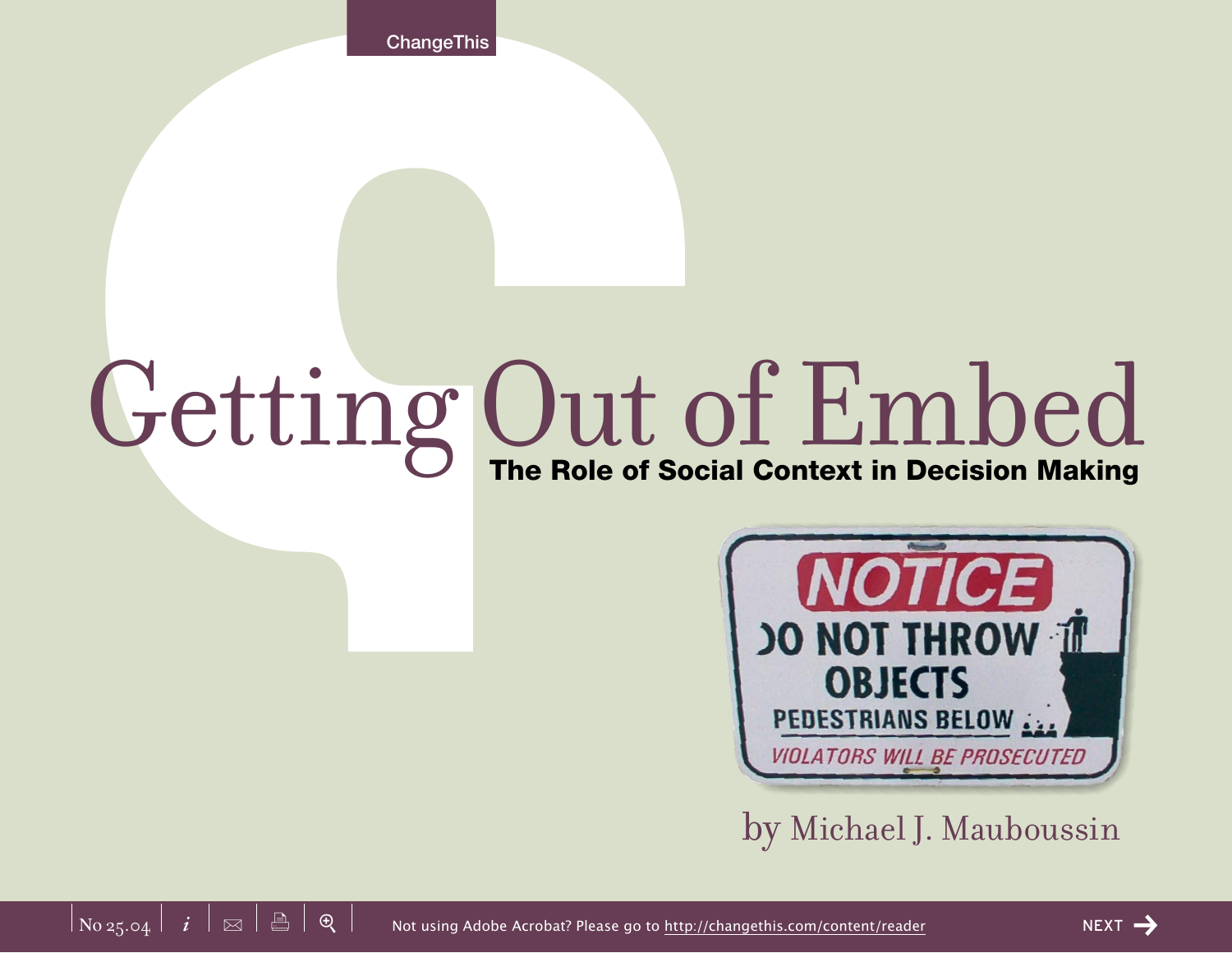# Social psychology… reveals a major lesson: often it is not so much the kind of person a man is as the kind of situation in which he finds himself that determines how he will act. —Stanley Milgram

Let's play a little game: pretend you are a senior executive at Enron or Worldcom in the late 1990s. Your stock is rocking, you and your colleagues adorn magazine covers, and Wall Street loves you. Would you raise your hand, point out the flaws in the company's financials, and precipitate the inevitable fall from grace?

We all like to think of ourselves as good decision makers—we weigh the facts, consider the alternatives, and select the best course of action. Most importantly, we perceive ourselves largely immune to the influence of others as we decide and act. The facts and our experience carry the day, we tell ourselves, not the behavioral vagaries of the crowd.

Unfortunately, our perceptions do not accord with how the world really works. Decision making, whether it's in the board room or on the trading floor, is an inherently social exercise. Our social context, the behaviors and attitudes of those around us, powerfully influences how we decide.

Psychologists call our failure to recognize the situation's importance the fundamental attribution error. When observing the actions of others, we tend to attribute the behavior to their character. Condemning bad-behaving individuals comes naturally. We also slip naturally into bad behavior if everyone else around us behaves badly. (Yes, Mom told you so, and she was right!)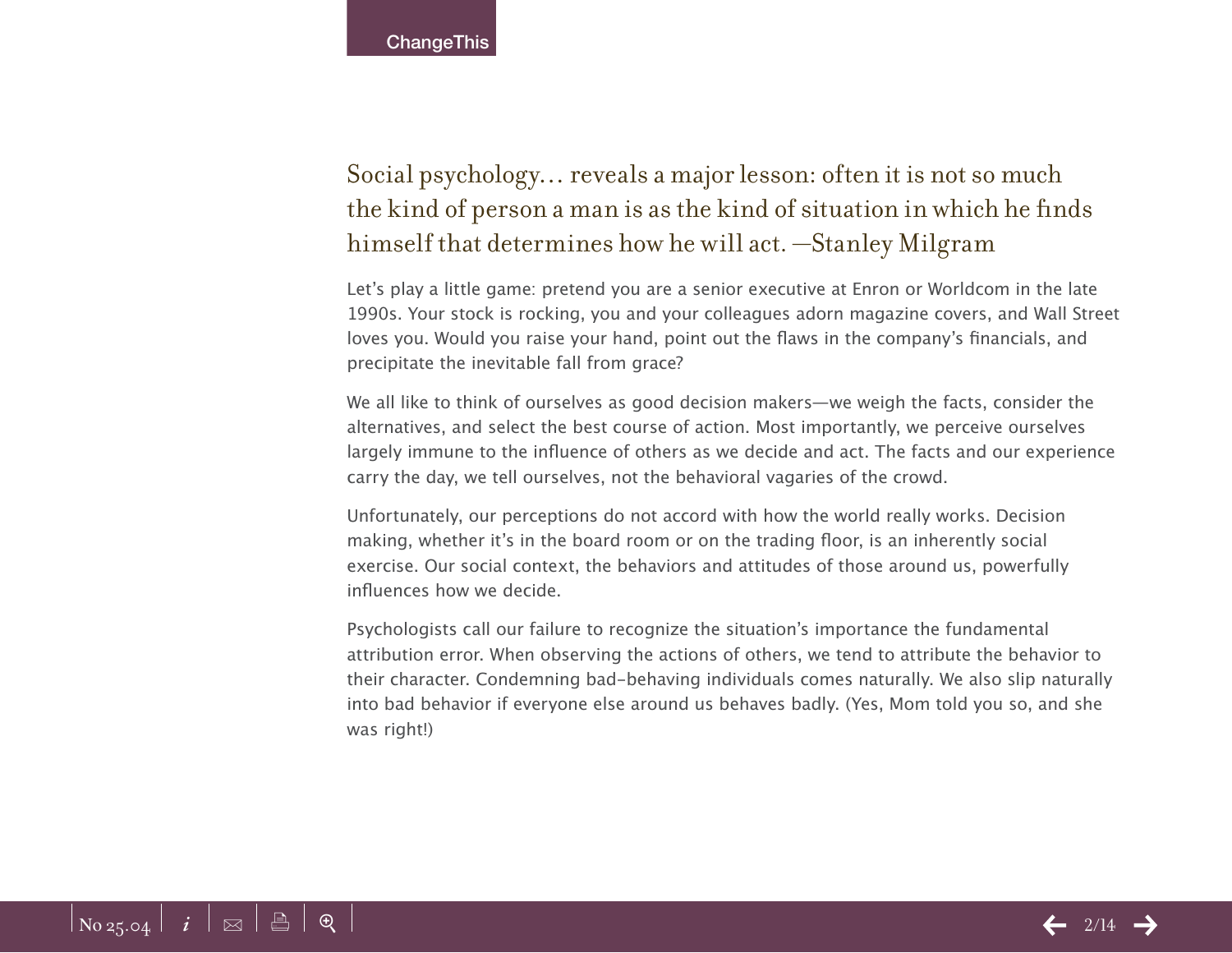Embedded social context is important for decision makers on a couple of levels. First, the more aware you are of your social surroundings and how the group can affect you, the better decisions you'll make. Seeking and considering diverse viewpoints helps dilute the potentially negative consequences of context.

Second, carefully consider social context when you assess someone else's decisions. In what Warren Buffett dubbed the institutional imperative, executives frequently follow the practices of the crowd, whether in mergers and acquisitions, compensation, or competitive strategy. The issue is not so much judging right and wrong as recognizing the powerful human proclivity to conform.

To demonstrate the importance of social context, let's look at three famous social psychology experiments, each of which provides a slightly different lesson. The experiments show why even intelligent people can behave in very unintelligent ways when put into a specific social situation. If you're sure you would have been a whistle blower at one of the scandalembroiled companies, read on.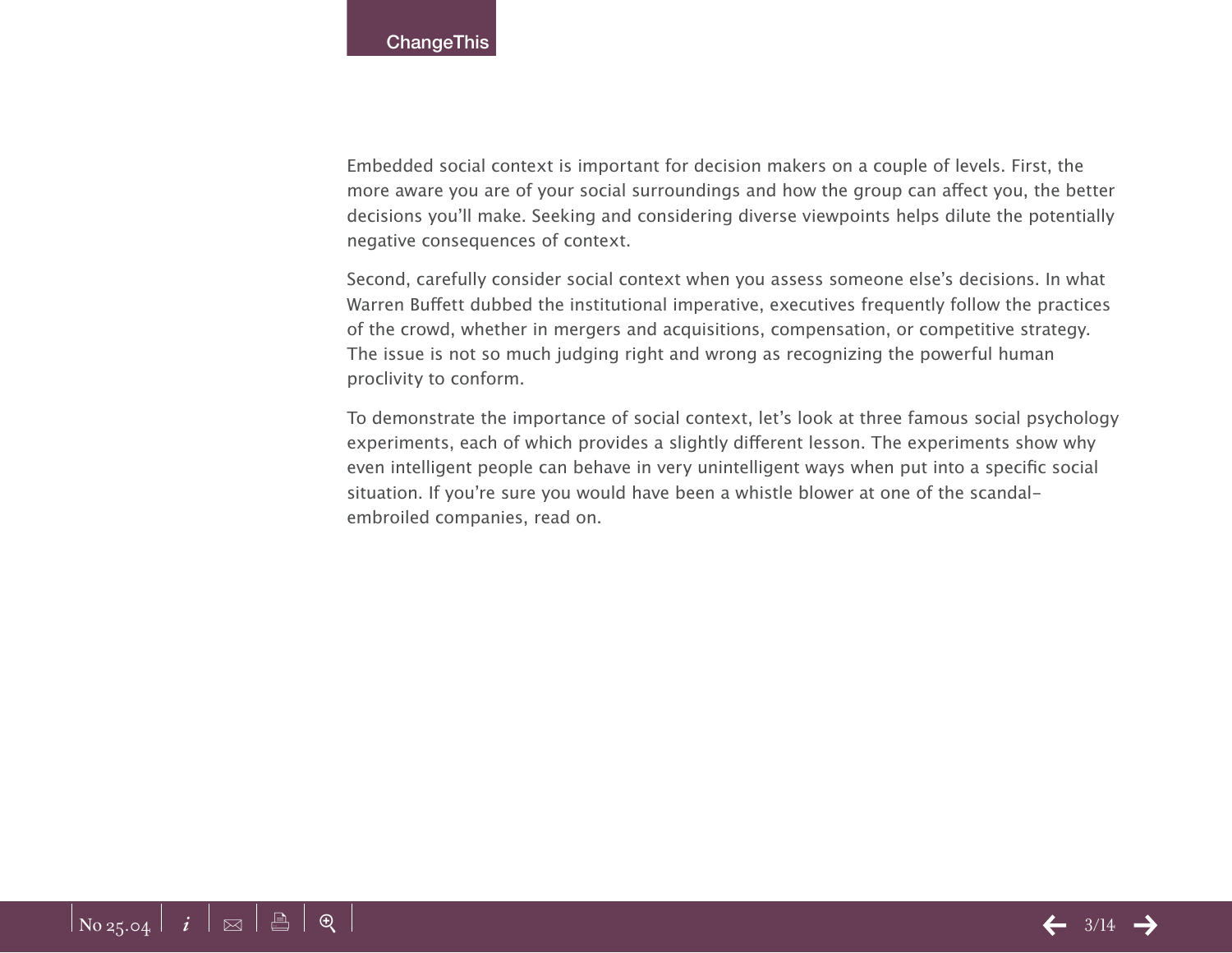## **Getting Out of Line**

The first experiment, conducted by psychologist Solomon Asch in the 1950s, demonstrates that group decisions—even obviously poor ones influence our individual decisions.

Asch's experimental group had eight members; seven were in on the experiment and the eighth was the subject. To start, Asch asked the group to solve a very simple problem: determine which of three lines matched the length of a separate, fourth line. Going around the table, each participant named their choice aloud. In the first few trials, all participants chose the right answers.

After the control trials, Asch signaled the seven members to start making obvious mistakes. While many subjects expressed shock at the obvious mistakes of the group, 35 percent of the subjects conformed to the group's incorrect judgments. Think about that for a moment: over a third of the participants conformed to the majority, an especially surprising result for such an unambiguous task.

Asch tested some side issues as well. First, he allowed the majority to air their answers but asked the subject to answer in private. Under these conditions, subjects did not conform to the incorrect responses. Second, by varying the size of the opposing majority, Asch found the tendency of the subject to agree with the majority remained largely independent of the absolute number. Interestingly, if even one of the group members agreed with the subject, the subject was much less likely to provide an incorrect answer. Even a small crack in unanimity led to a sharp reduction in wrong answers.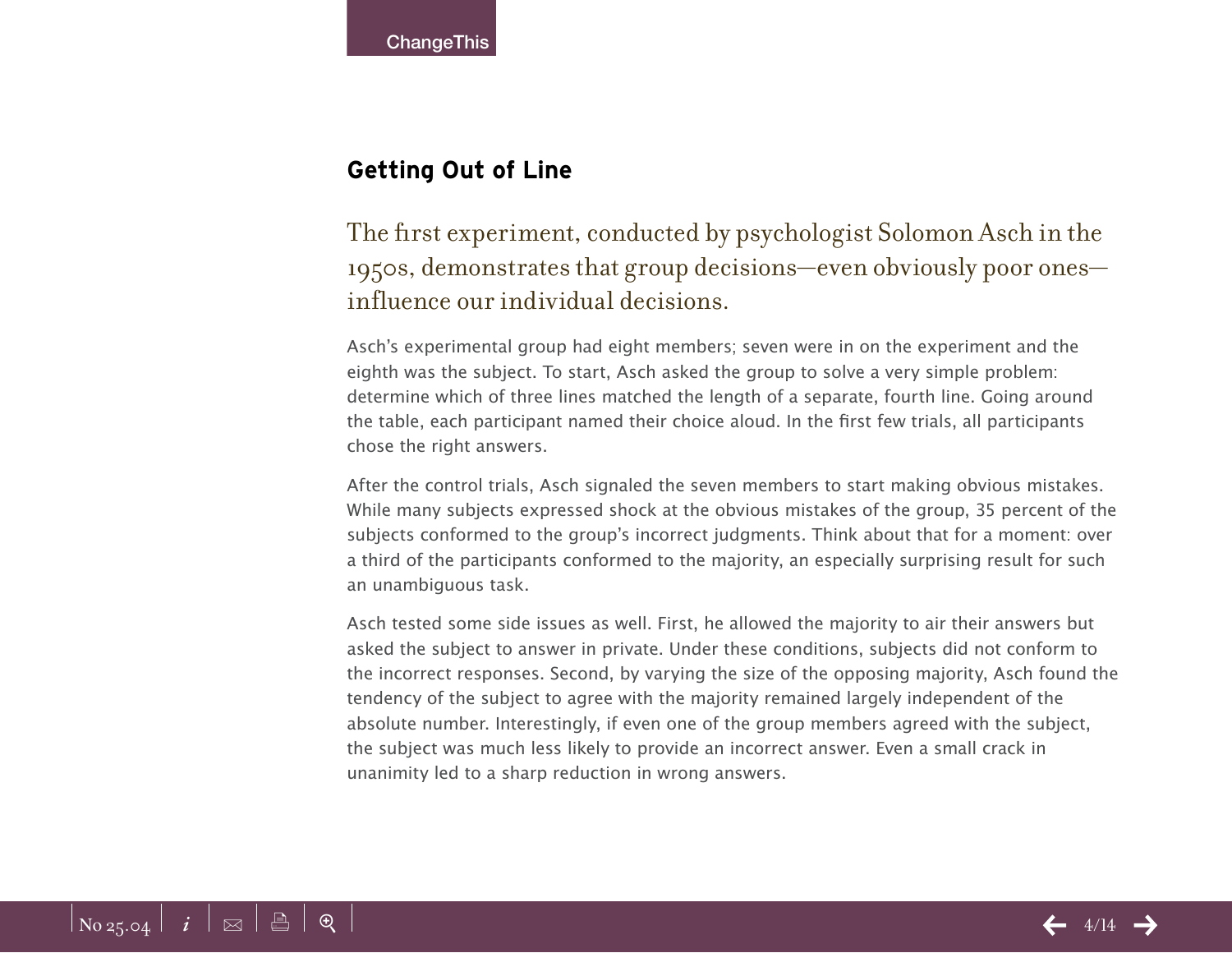Asch also noticed "extreme individual differences" among the subjects. For example, onequarter of the subjects remained completely independent while one-third went with the consensus more often than not. This variation in individual behavior intrigued Asch, and he attempted to categorize the reactions.

Using purely descriptive categorizations based on close observation during the trials, Asch devised three categories to explain the behavior of the subjects who mostly went with the majority:

- $→$  **Distortion of perception.** This group is unaware that the majority distorted their estimates.
- $→$  **Distortion of judgment.** These subjects conclude their perceptions are inaccurate and the group is right.
- $\rightarrow$  Distortion of action. These individuals suppress their own views and knowingly go with the majority.

The results of Asch's experiments have clear relevance for decision makers. Group choices tempt us all to go with the majority, albeit to varying degrees. But Asch, who died in 1996, never fully understood what went on in the minds of the subjects faced with the majority's wrong choices.

In a study published last year, brain researchers picked up where Asch left off. The scientists ran a modified version of Asch's original study, asking subjects to decide whether rotated three-dimensional geometric shapes were the same or different. Like the original experiment, the researchers cued actors to give wrong answers. Consistent with the main result decades earlier, the subjects went with the group's incorrect answers 41 percent of the time.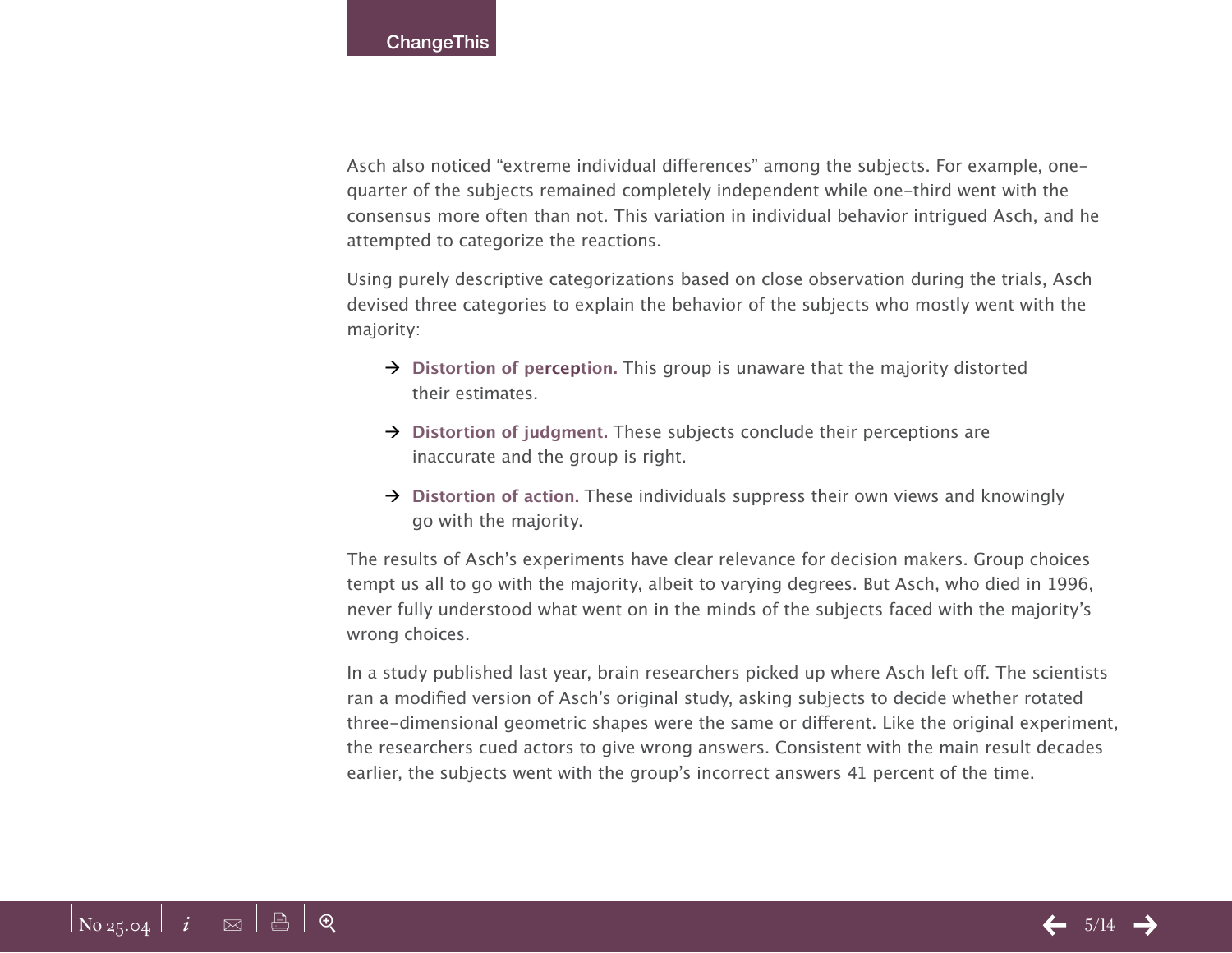However, today's scientists had something Asch could only dream of, a functional magnetic resonance imaging machine, allowing them to map brain activity as the subjects made their choices. For the first time, researchers could directly link social conformity to brain activity.

With newer technology, the scientists could test Asch's descriptive categories. If the subject's distortions were based on judgment or action, the scientists would see activity in the forebrain—an area that deals with monitoring conflict and planning. On the other hand, if the distortions were due to perception—a category to which "very few subjects" belonged, according to Asch—activity would occur in the posterior brain, which includes areas controlling vision and spatial perception.6

As it turns out, in conforming subjects the scientists saw activity in the areas that work on mental rotation, suggesting the majority's choice actually affects perception. Further, the subjects who remained independent showed activity in the amygdala and caudate nucleus, regions associated with emotional salience.

Most people try to perceive situations clearly and without bias, but this research flies in the face of that objective. The study's leader, Gregory Berns, summed up the findings: "We like to think that seeing is believing," but the study suggests "seeing is believing what the group tells you to believe."

The significance of Asch's experiment shines through: group dynamics tempt decision makers to go with the majority. Yet decision makers can increase their immunity to the group's views by maintaining a high degree of awareness and constantly searching for diverse input.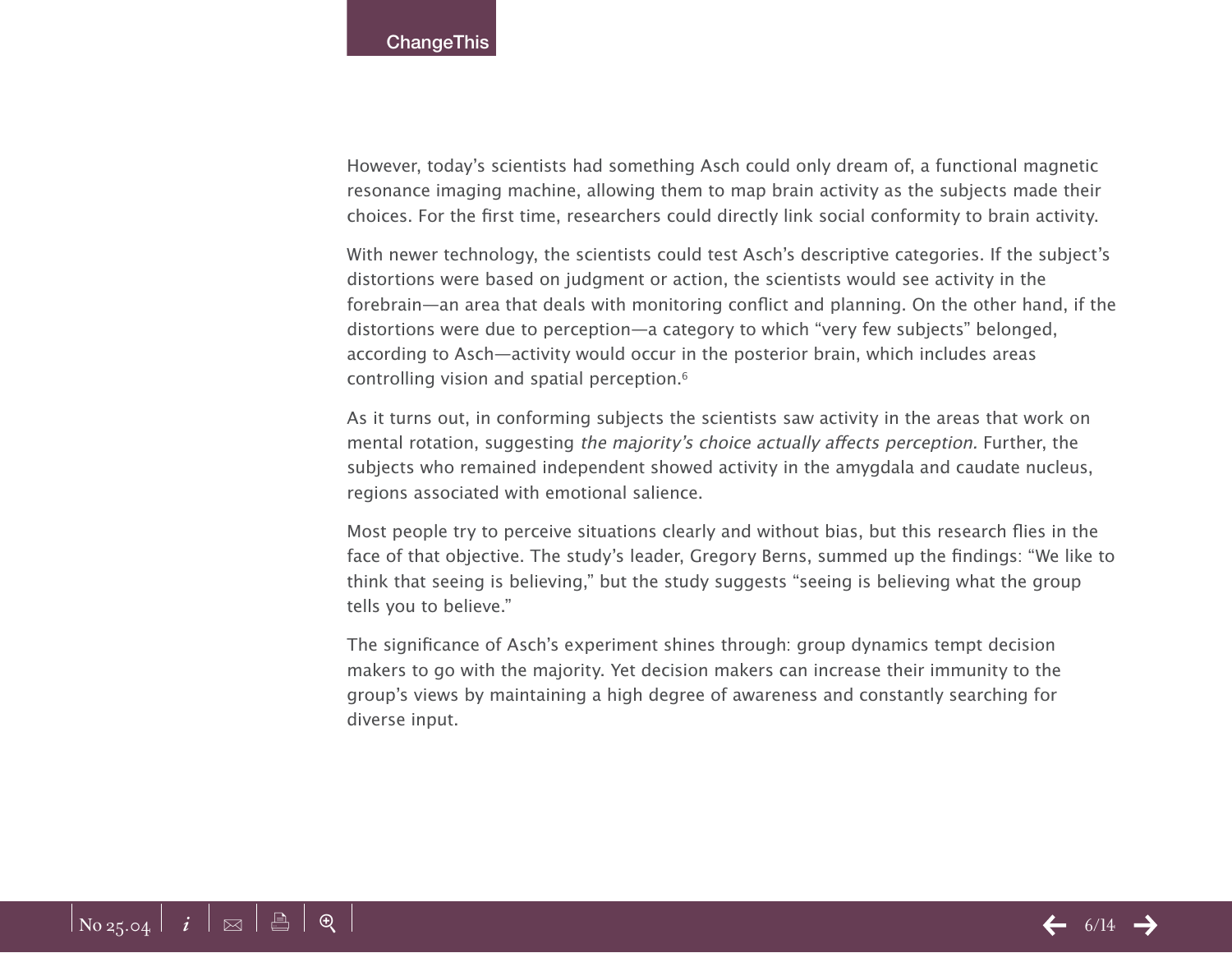## **The Other Meaning of Security Analysis**

In 1971, Stanford psychologist Philip Zimbardo staged the now-famous and fascinating prison experiment. Zimbardo chillingly showed how individuals can assume roles given a social context.

To start, Zimbardo advertised for volunteers in a two-week long prison experiment, offering \$15 a day. He ran the 70 applicants through psychological and physical tests and ended up with 24 healthy, mentally-stable, middle class male students from the Stanford area.

By a flip of a coin, Zimbardo assigned half of the volunteers as prisoners and the rest as prison guards. One morning, a Palo Alto police car picked up the prisoners, "charging" them with armed robbery and burglary. The guards were assigned to work one of three eight-hour shifts.

With the help of prison consultants, Zimbardo built a prison in the basement of the building that housed Stanford's psychology department. Upon arrival to the jail, the guards and warden took steps to humiliate, dehumanize, and oppress the prisoners.

Shortly after the experiment began, Zimbardo noticed that the volunteers (and he himself) started to act out their assigned roles. The prisoners tried various tactics to gain advantage over the guards and tried to escape, while the guards schemed to keep the prisoners in check. Although Zimbardo randomly designated the roles, social context clearly shaped behavior.

Concerned that the guards were heaping too much abuse on the prisoners, Zimbardo questioned the situation's morality and aborted the study after only five days.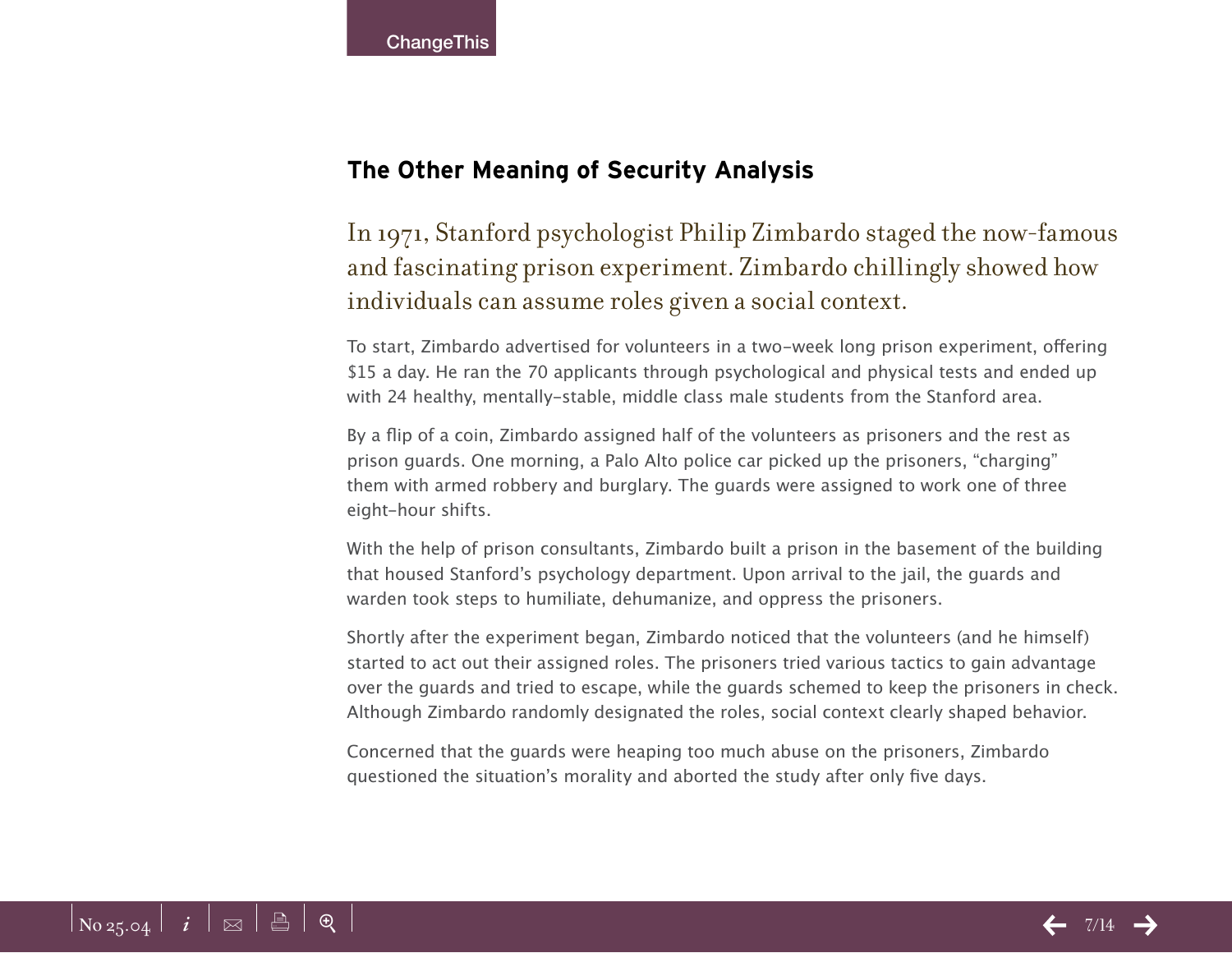Zimbardo debriefed the participants after the experience. Though the volunteers fully understood the experiment's circumstances, they still struggled to separate their real and assumed personalities. Two months later one of the "prisoners", number 416, had this to say:

I began to feel that I was losing my identity, that the person that I called "Clay," the person who put me in this place, the person who volunteered to go into this prison because it was a prison to me; it still is a prison to me. I don't regard it as an experiment or a simulation because it was a prison run by psychologists instead of run by the state. I began to feel that that identity, the person that I was that had decided to go to prison was distant from me—was remote until finally I wasn't that, I was 416. I was really my number.

This extreme experiment underscores the importance of an organization's culture and interpersonal relationships. While a company's employees are unlikely to face a social context as intense as the prison experiment, social pressures and expectations shape behavior for better and worse.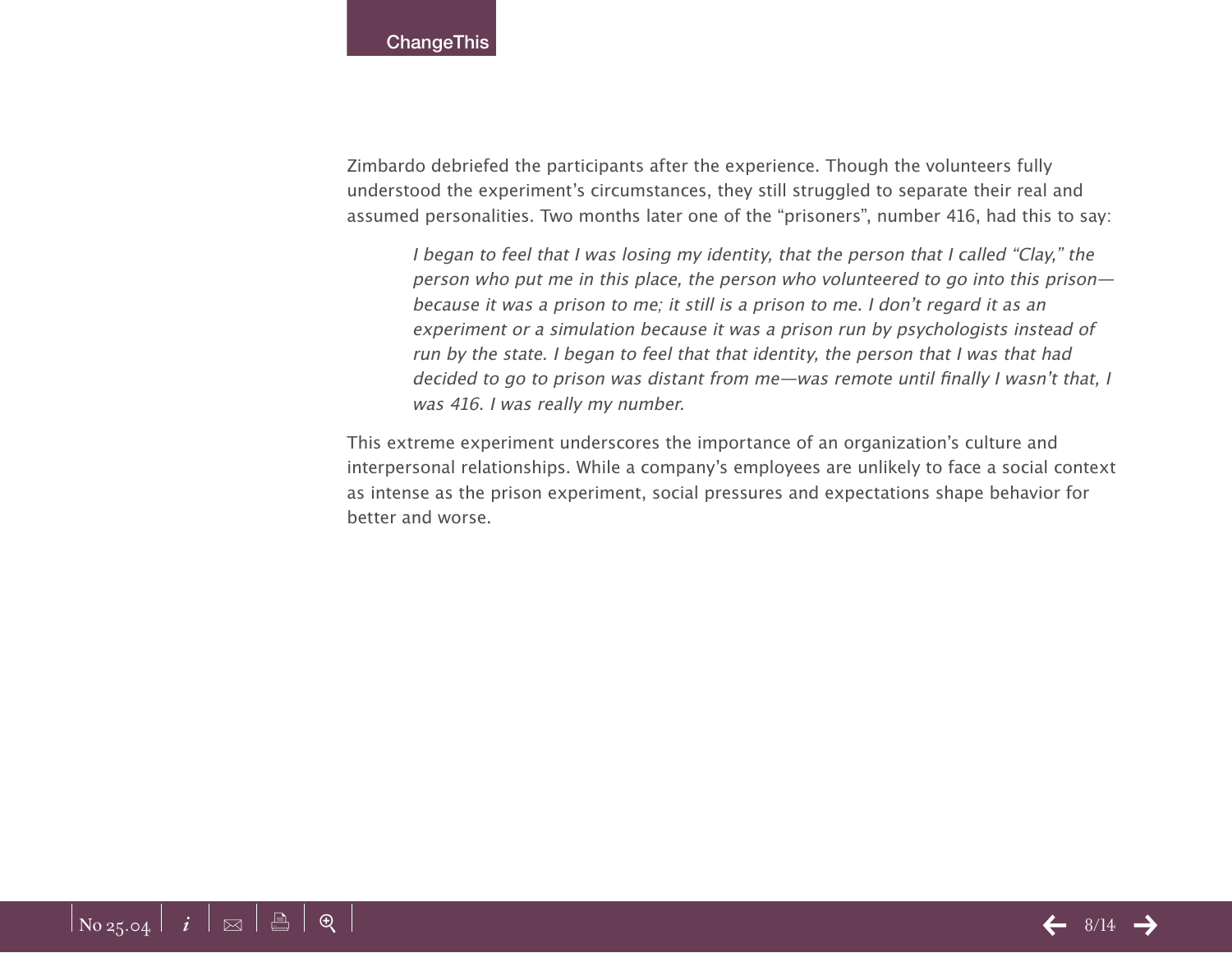**ChangeThis** 

### **Shock Market**

# In the final set of experiments, carried out in the 1960s, Yale psychologist Stanley Milgram showed subjects obey authority to an almost inconceivable degree. In Milgram's words:

…ordinary people, simply doing their jobs, and without any particular hostility on their part, can become agents in a terrible destructive process.

Here's what Milgram did. He offered volunteers \$4 to participate in a study that was ostensibly about memory and learning. When they got to the lab, the researchers explained the study was about the role of punishment in learning.

The scientists divided the subjects into two groups—learners and teachers. Milgram put the learners in a room, strapped their arms down, and attached an electrode to their wrists. Whenever the learner answered a question incorrectly, the teacher would administer a shock.

The learners in Milgram's experiments were actors and the shocks fake. But the teachers—the real subjects—did not know that. The scientists presented the teachers with a shock generator, complete with a horizontal line of 30 switches ranging from 15 to 450 volts. As instructed by the clipboard-wielding, lab-coated administrator, the teacher should shock the learner for incorrect answers at rising increments. The learner/actor grunted with pain at 75 volts, and by 285 volts was screaming in agony. While the administrator never forced the teacher to continue, he did use authoritarian language, such as "the experiment requires that you go on" or "it is absolutely essential that you continue."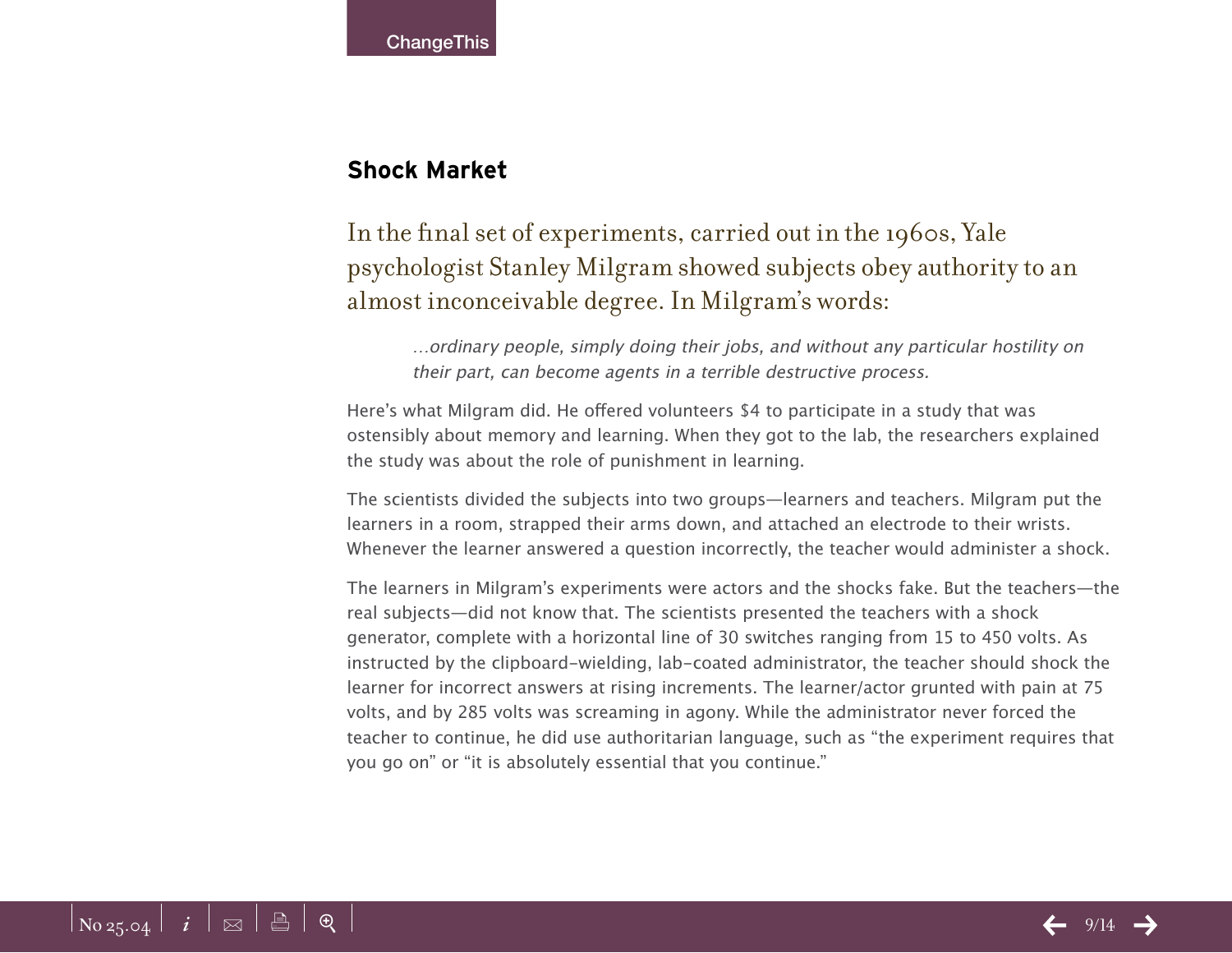Before proceeding with his experiments, Milgram sought predictions of how the teachers might act. He offered a basic discussion of the experiment to various groups, including psychiatrists, college students, and middle class adults, asking them to predict the average maximum shock level a teacher would likely administer. The average predicted level was just under nine on the 1-to-30 scale, at the high end of "moderate shock". The groups also predicted that less than 4 percent of the teachers would shock at the 20 level (intense), less than 1 percent at 25 (danger: severe shock) and about 1/8 of 1 percent at 30 (ominously labeled  $x \times x$ ).

The results were disturbing. Across various trials—where Milgram altered the physical proximity of the learner—roughly half of the subjects administered the maximum shock level. The average shock level was 22.6, in the realm of extreme intensity. Milgram found the willingness to shock declined as he moved the learner physically closer to the subject. But the conclusion was inescapable: normal people would consistently deliver lethal shocks under the guise of authority.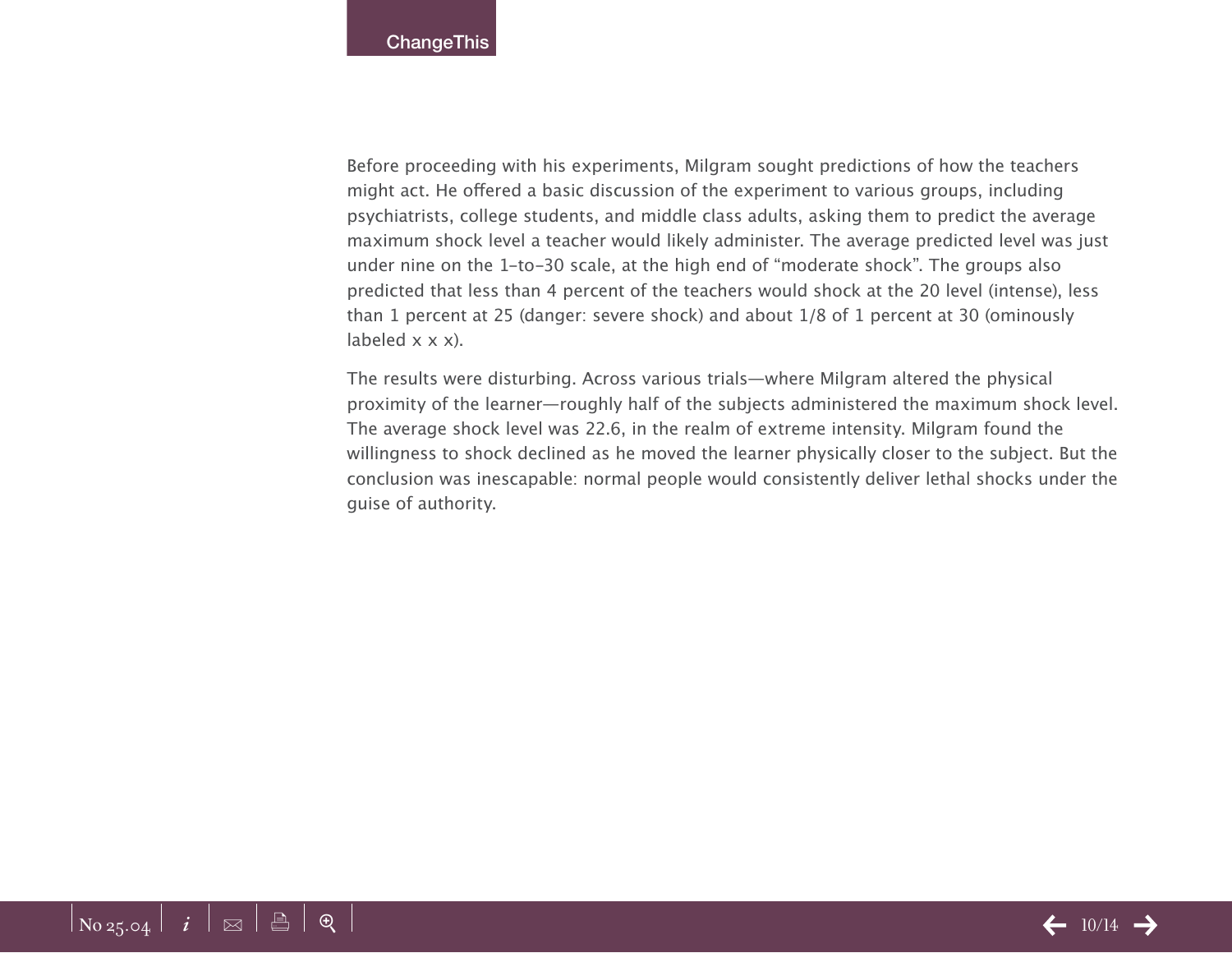## **The Bottom Line**

So what should you, a senior decision maker, do with the evidence from these experiments? You can start by elevating your awareness. Slow down and ponder how and why you, and others, make decisions. Try to be objective and consider your decision's ingredients: the facts, your opinions, and what you see going on around you.

Second, keep a log of your decisions. Write down your thoughts as you make a decision. What is your rationale? How do you feel about it? What risks and opportunities did you see? Humans notoriously reinterpret their past actions based on what they know now. A decision journal will provide you with a valuable source of concrete feedback.

Finally, work hard to create a favorable decision-making environment in your organization. Essential features include a focus on decision-making process versus short-term outcome, an appropriate long-term focus, a clear-minded focus on facts versus opinions, and a limit on hierarchical pretense.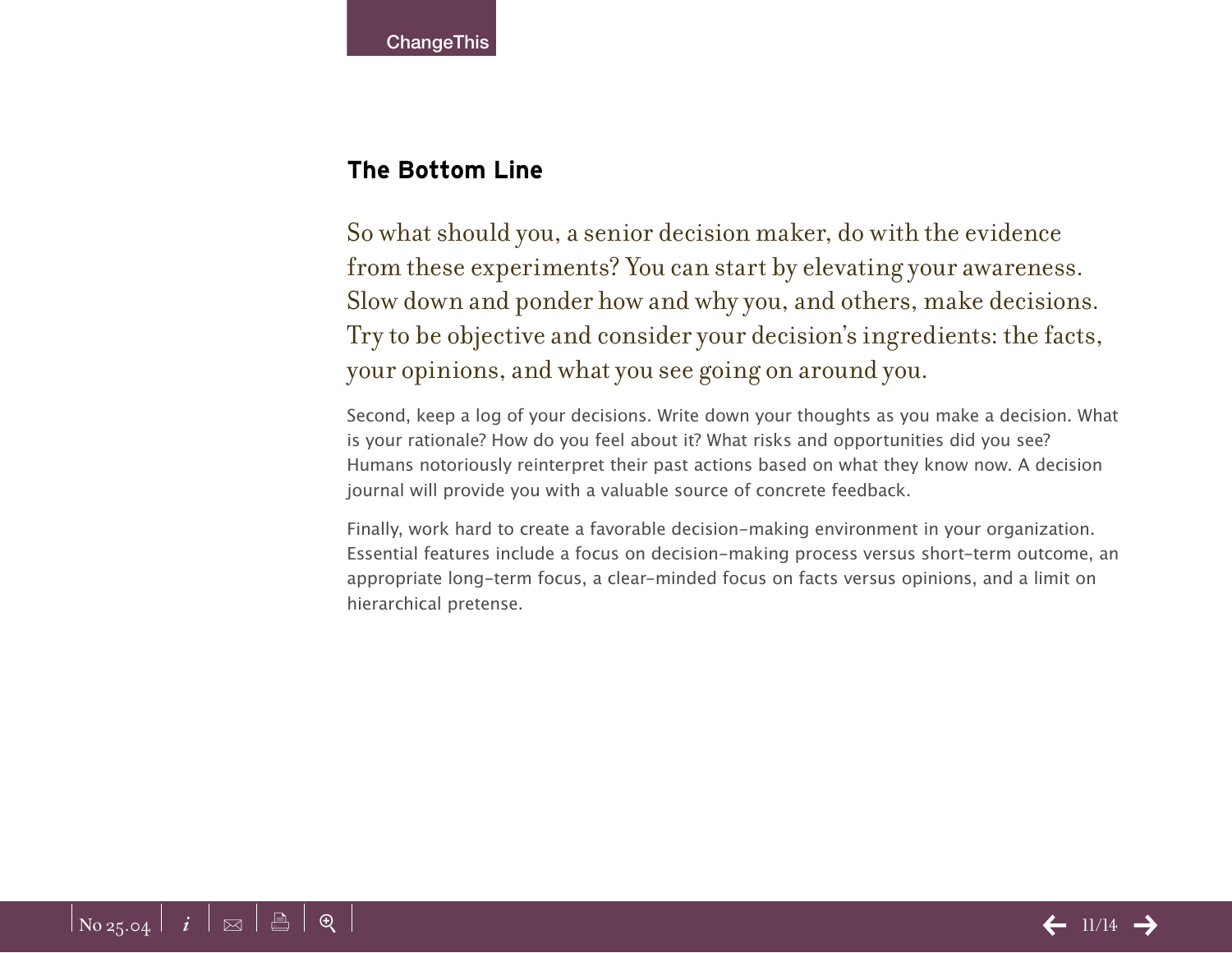# info



For more details or to buy a copy of Michael J. Mauboussin's book, More Than You Know: Finding Financial Wisdom in Unconventional Places [click here](http://800ceoread.com/products/?ISBN=0231138709). GO

#### **About the Author**

Mauboussin is chief investment strategist at Legg Mason Capital Management and an adjunct professor at Columbia Business School. He is the author of More Than You Know: Finding Financial Wisdom in Unconventional Places (Columbia University Press, 2006) and (with Alfred Rappaport) of Expectations Investing: Reading Stock Prices for Better Returns.

#### **download this**

This manifesto is available from [http://changethis.com/25.04.GettingOu](http://changethis.com/25.04.GettingOut)t

#### **send this**

Click here to pass along a copy of this manifesto to others. [http://changethis.com/25.04.GettingOut/emai](http://changethis.com/25.04.GettingOut/email )l

#### **Subscribe**

Learn about our latest manifestos as soon as they are available. Sign up for our free newsletter and be notified by email. <http://changethis.com/subscribe>



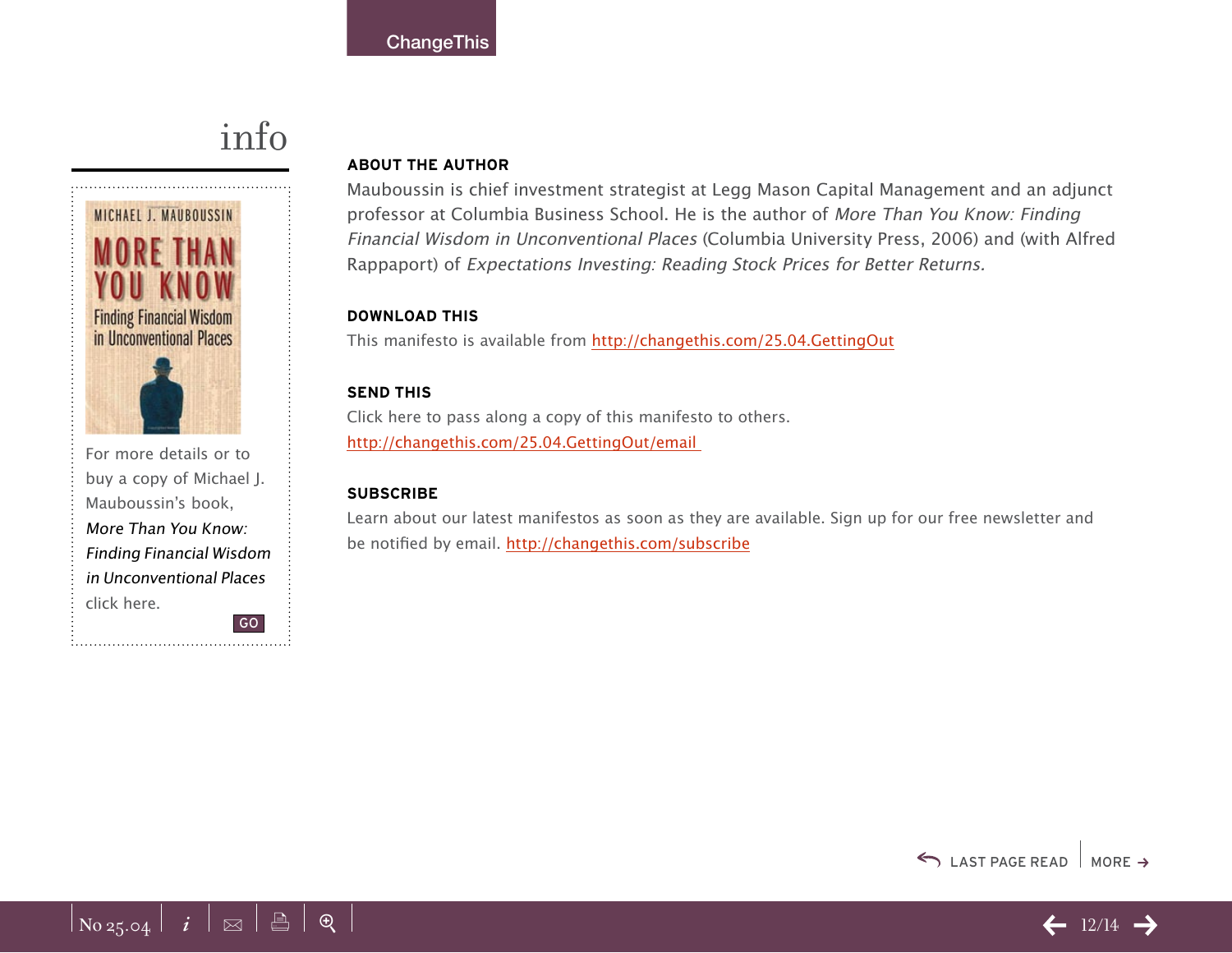# info

#### **WHAT YOU CAN DO**

You are given the unlimited right to print this manifesto and to distribute it electronically (via email, your website, or any other means). You can print out pages and put them in your favorite coffee shop's windows or your doctor's waiting room. You can transcribe the author's words onto the sidewalk, or you can hand out copies to everyone you meet. You may not alter this manifesto in any way, though, and you may not charge for it.

#### **Navigation & User Tips**

Move around this manifesto by using your keyboard arrow keys or click on the right arrow ( $\rightarrow$ ) for the next page and the left arrow (  $\leftarrow$  ). To send this by email, just click on  $\boxed{\boxtimes}$  .

#### **Having problems saving to disk?**

First, make sure you have the latest version of Acrobat Reader 6 which you can download from [http://www.adobe.com/products/acrobat/readstep2.htm](http://www.adobe.com/products/acrobat/readstep2.html)l. If problems persist, it may be due to your Acrobat Reader settings. To correct the problem (for Windows), a reader, J. Hansen, suggests going to your Acrobat Reader Preferences > Options > Web browser Options. Check the "Display PDF in Browser" option. Then click on Save to Disk  $\boxed{\boxtimes}$ .

| <b>KEYBOARD SHORTCUTS</b>      | PC.           | <b>MAC</b>                                 |
|--------------------------------|---------------|--------------------------------------------|
| Zoom in (Larger view)          | $[CIL]$ $[+]$ | $[$ $\mathcal{H}$ $]$ $[$ $+$ $]$          |
| Zoom out                       | $[CHL]$ $[-]$ | $5+1$ $5+1$                                |
| Full screen/Normal screen view | [CIL] [L]     | $[$ $\mathcal{H}$ $]$ $[$ $\mathsf{L}$ $]$ |